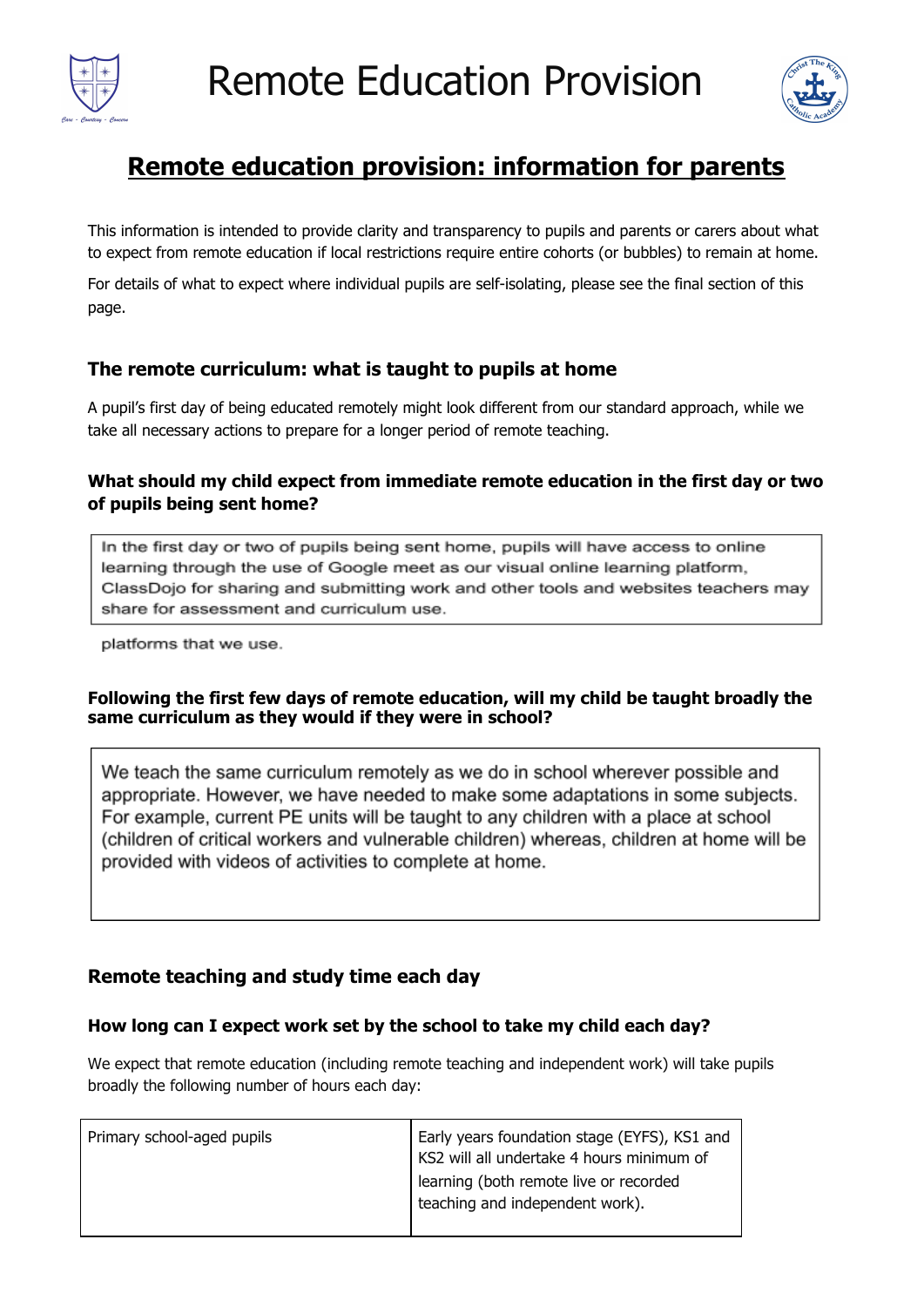## **Accessing remote education**

#### **How will my child access any online remote education you are providing?**

We expect all children to take part in all online education where possible. Primarily, we will be using the online platform of ClassDojo for the majority of online material and using Google meet as our visual online learning platform. From here children, parents and carers will be direct to other educational platforms that we use.

Teachers2parents text services will also be used.

#### **If my child does not have digital or online access at home, how will you support them to access remote education?**

We recognise that some pupils may not have suitable online access at home. We have covered extensive research to establish the need for digital support for our families. We take the following approaches to support families in accessing remote education:

- For families in need of device support we aim to provide devices for children to use for their on-line learning as soon as possible from the announcement of the closure.
- For families in need of Internet connection: we aim to provide devices that connect to the Internet as soon as possible from the announcement of the closure. Internet data must only be used for educational purposes only.
- For families who require printed materials and stationary support, these will be provided as soon as possible from the announcement of closure.
- Pupils, that are unable to submit their work online, will be asked to retain their work to return to school once the school or bubble reopens.

If you do not have access to online learning or experience difficulties then please contact school as soon as possible.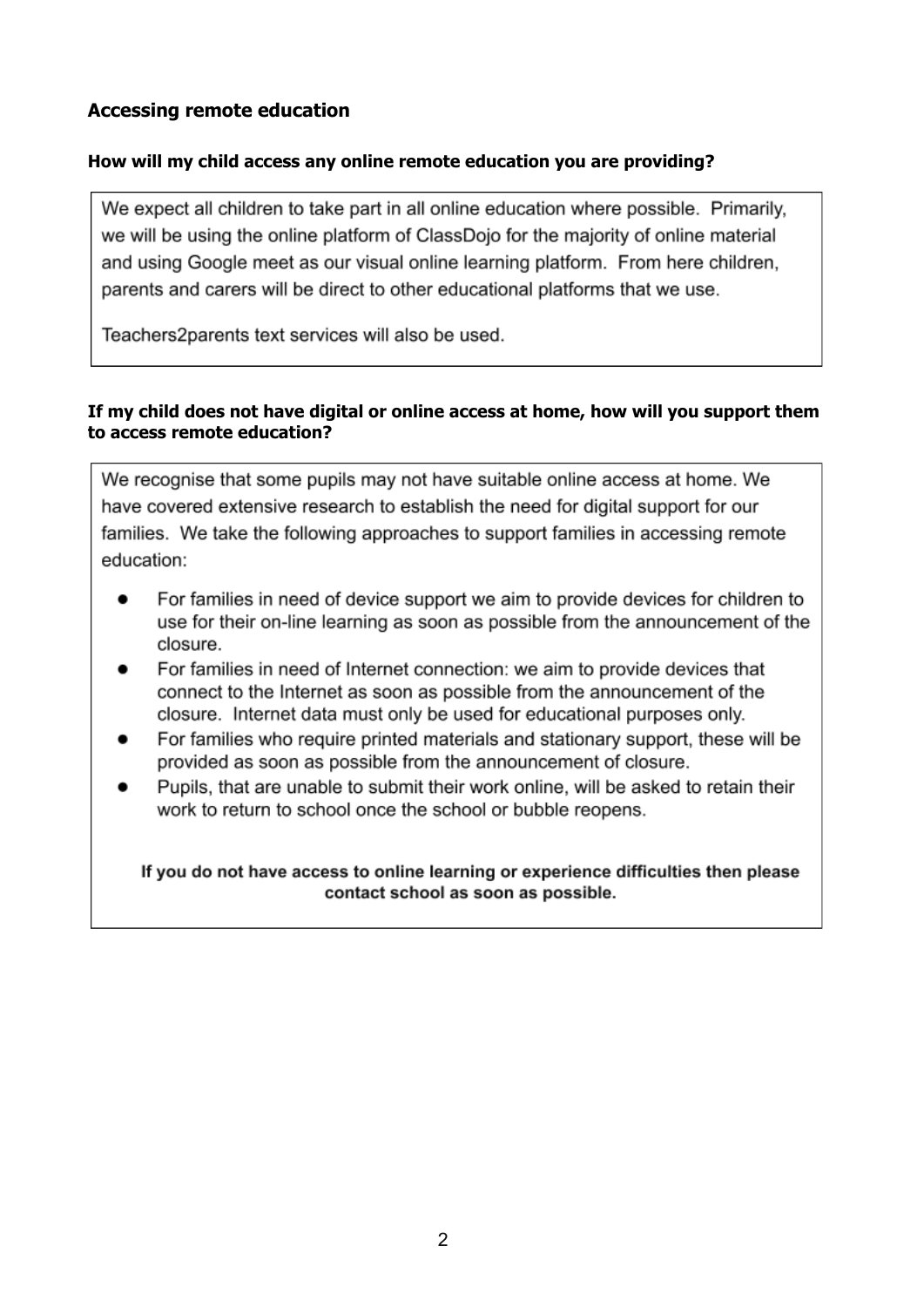The school will provide:

- A rich curriculum so that pupils have meaningful and ambitious work each day within a range of subjects
- Set work that will consist of and average three hours each day
- Provide clear expectations of new learning
- Feedback, at least weekly using digital feedback where appropriate

The school will use a combination of the following approaches to teach students remotely:

- live teaching (online lessons)  $\bullet$
- recorded teaching (video/audio recordings made by teachers or links to other  $\bullet$ recorded lessons, such as Oak Academy)
- printed paper packs produced by teachers (e.g. workbooks, worksheets)
- commercially available websites supporting the teaching of specific subjects or areas, including video clips or sequences
- long-term project work and/or internet research activities

# **Engagement and feedback**

#### **What are your expectations for my child's engagement and the support that we as parents and carers should provide at home?**

We expect children to complete all set tasks and ask that parents give support, both academically and emotionally where necessary. Tasks set by teachers will be intended to take similar periods of time, with a focus on core curriculum topics. We expect parents and carers to set routines for their children, similar to those of a normal school day. Please support your child by finding them a quiet place to work.

#### **How will you check whether my child is engaging with their work and how will I be informed if there are concerns?**

We intend to monitor all activities on a (normal school) daily basis. We will also attempt to make parent or carer contact weekly to give updates on progression and/or if there are any concerns regarding engagement.